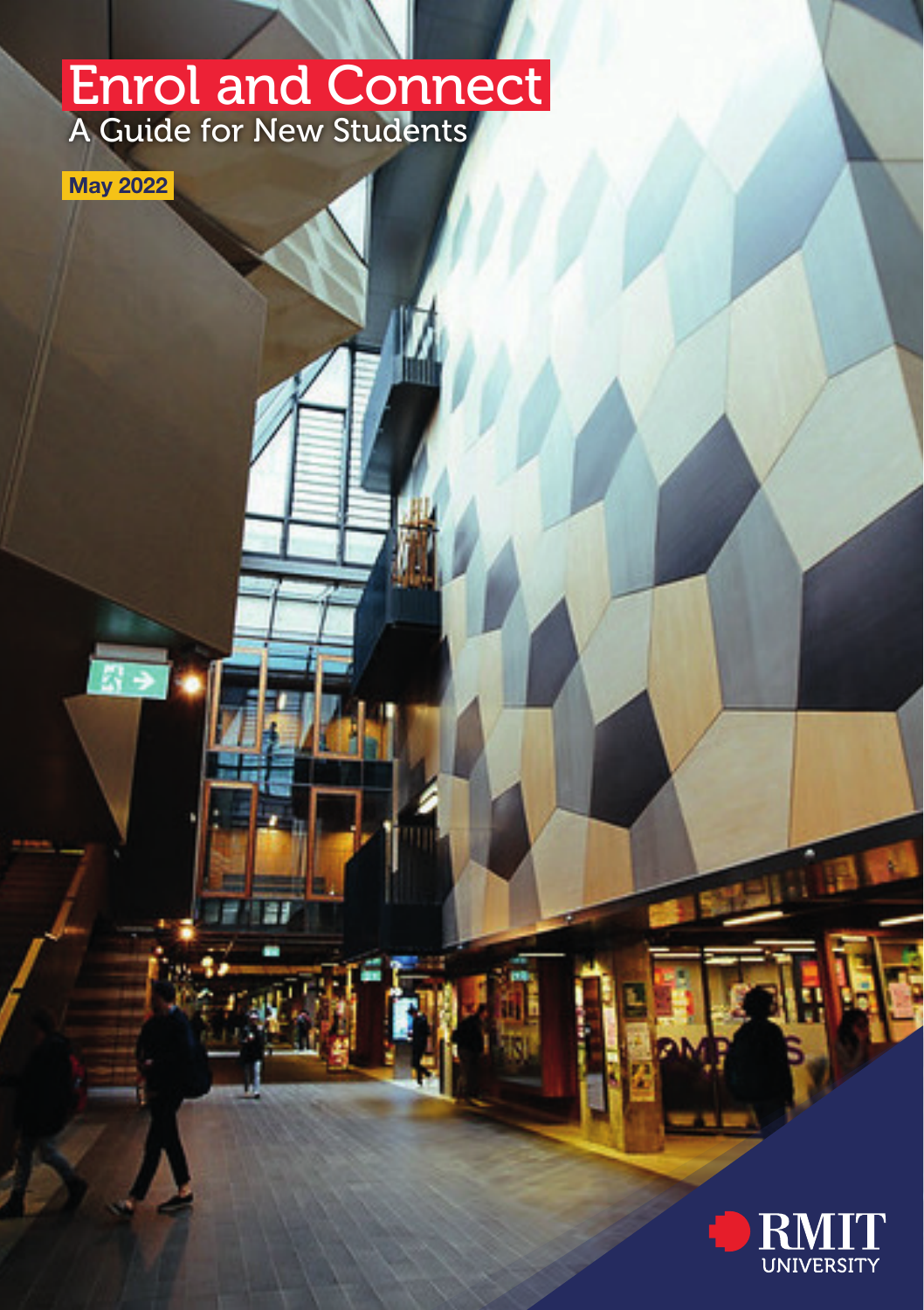# Welcome to RMIT University

It is my great pleasure to welcome you to RMIT University.

At RMIT we are prepared for today and ready for what comes next, because our University is built on a spirit of resilience and a proven ability to adapt with the times.

In a complex environment, we continue to learn and change while remaining united around our purpose of providing transformative experiences for our students, and shaping the world with research, innovation, teaching and industry engagement.

Strong partner connections forged over 134 years and deep collaboration with industry remain integral to RMIT's leadership in education, applied and innovative research, and to the development of our graduates into highly skilled global citizens.

We are committed to preparing all our students with the skills and experience they need to achieve their goals and contribute to a changing world.

This is the start of an exciting journey and you'll have the company of over 96,000 students in Australia, Asia, Europe and beyond. RMIT is a community, and I want you to feel part of it from the beginning.

I encourage you to make the most of what is on offer at RMIT and we will be here to support you as you make new friends, build your global networks, gain industry experience and develop your skills.

Best wishes.

Professor Alec Cameron Vice-Chancellor and President RMIT University

What's next...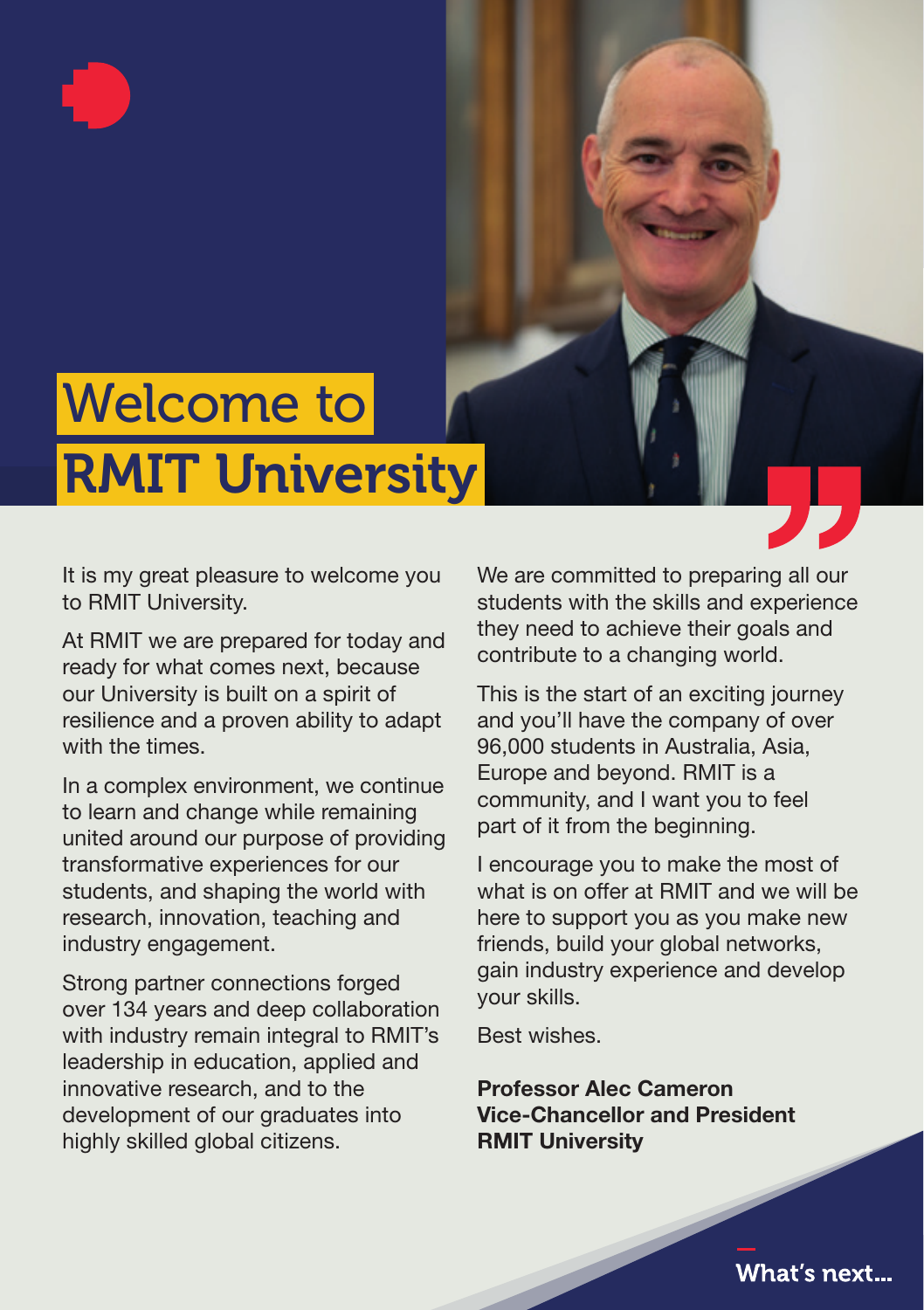

Find what you need – everything including this guide is available online.

## Students home page



The students website provides information and links to:

- **systems and resources**
- **vour important dates**
- **·** information on how to enrol, apply for credit and leave of absence, change or cancel your program enrolment and more.
- > Go to [rmit.edu.au/students/my-course/partners-outside-australia](https://www.rmit.edu.au/students/my-course/partners-outside-australia).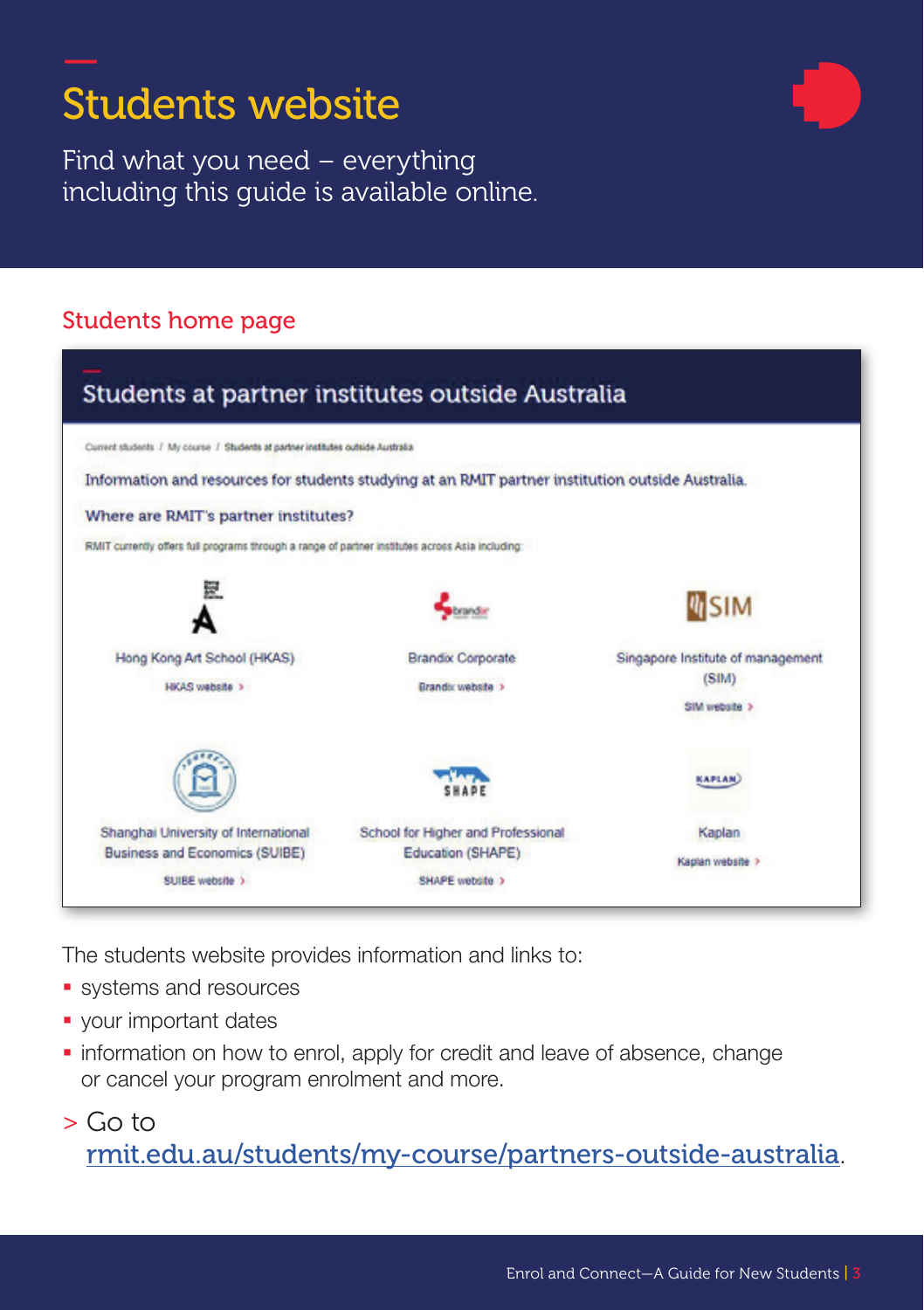## How to access RMIT systems

Use your student number, RMIT email address and a temporary password when logging in for the first time.



Your temporary password is the letter 'p' (lowercase), followed by your date of birth backwards (using the format: year, month, day) with an exclamation mark (!) at the end. Example: if you were born on 30 August 1998 your password would be p19980830!

## Multifactor authentication (MFA)

RMIT uses multifactor authentication (MFA) which provides an extra layer of protection to your user login. It is required when accessing M365 applications including Outlook, Teams, OneDrive, SharePoint as well as some RMIT systems including Enrolment Online.

## More information

For information on how to log in to RMIT systems, how to change or reset your password and register for MFA go to [rmit.edu.au/students/support-services/](https://www.rmit.edu.au/students/support-services/it-support-systems/id-password) [it-support-systems/id-password](https://www.rmit.edu.au/students/support-services/it-support-systems/id-password).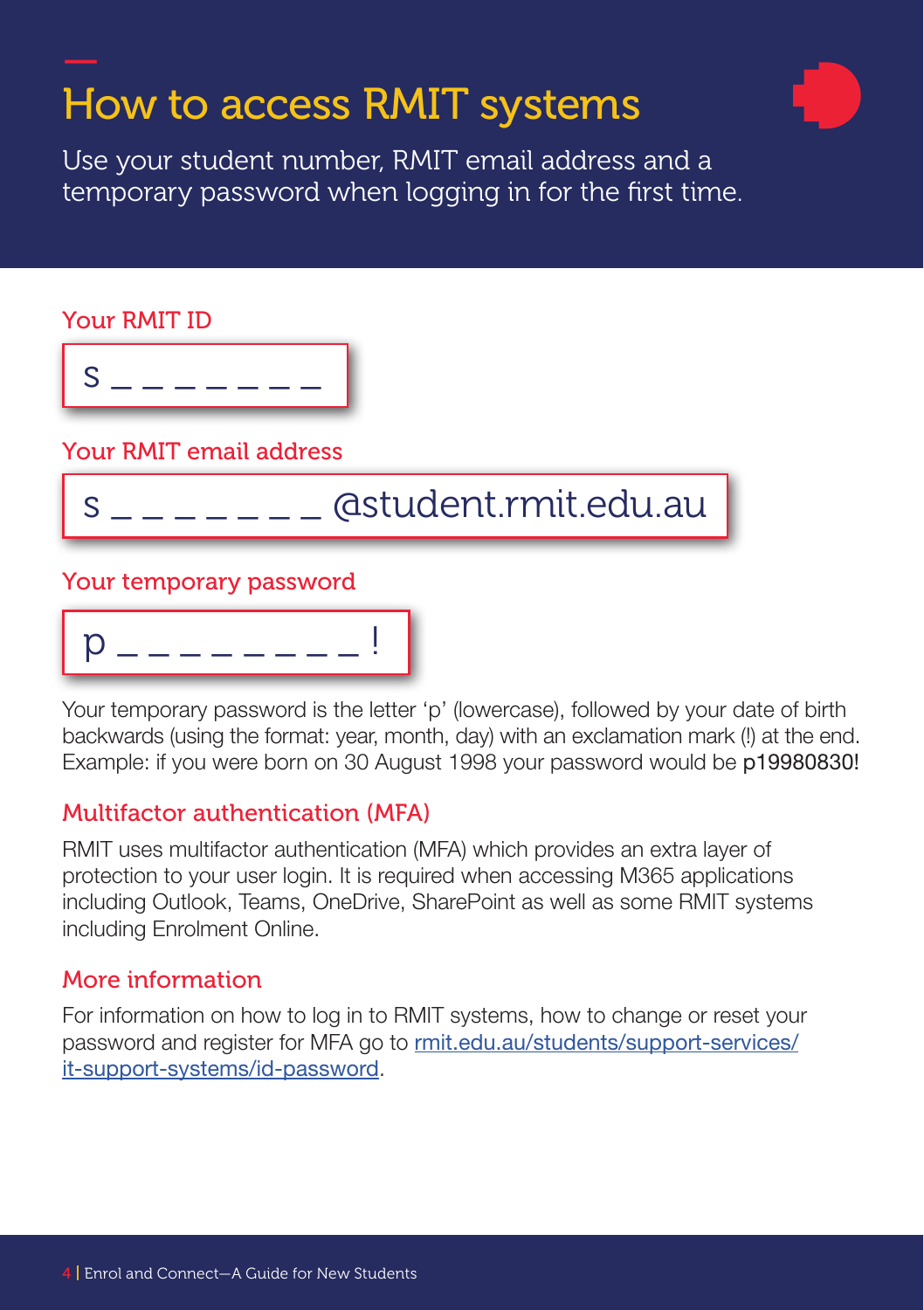# Microsoft Outlook and Office 365

RMIT provides all students with a free Microsoft Outlook email account.

## Your RMIT student email

Your RMIT student email account is the primary means of communication between you and RMIT. You'll receive important emails from your lecturers, as well as enrolment notifications and confirmations.

Log in at least twice a week to ensure you stay up to date with important University messages and deadlines. For login instructions see page 4.

## Office 365 resources

As an RMIT student, you can access Microsoft's range of software, including Word, Excel, Powerpoint and more.

You can find resources on how to make the most of Office 365 access by visiting [rmit.edu.au/students/support-services/it-support-systems/software-apps](http://www.rmit.edu.au/students/support-services/it-support-systems/software-apps).

> Access your RMIT email account via the Outlook login page: [outlook.office.com](https://outlook.office.com).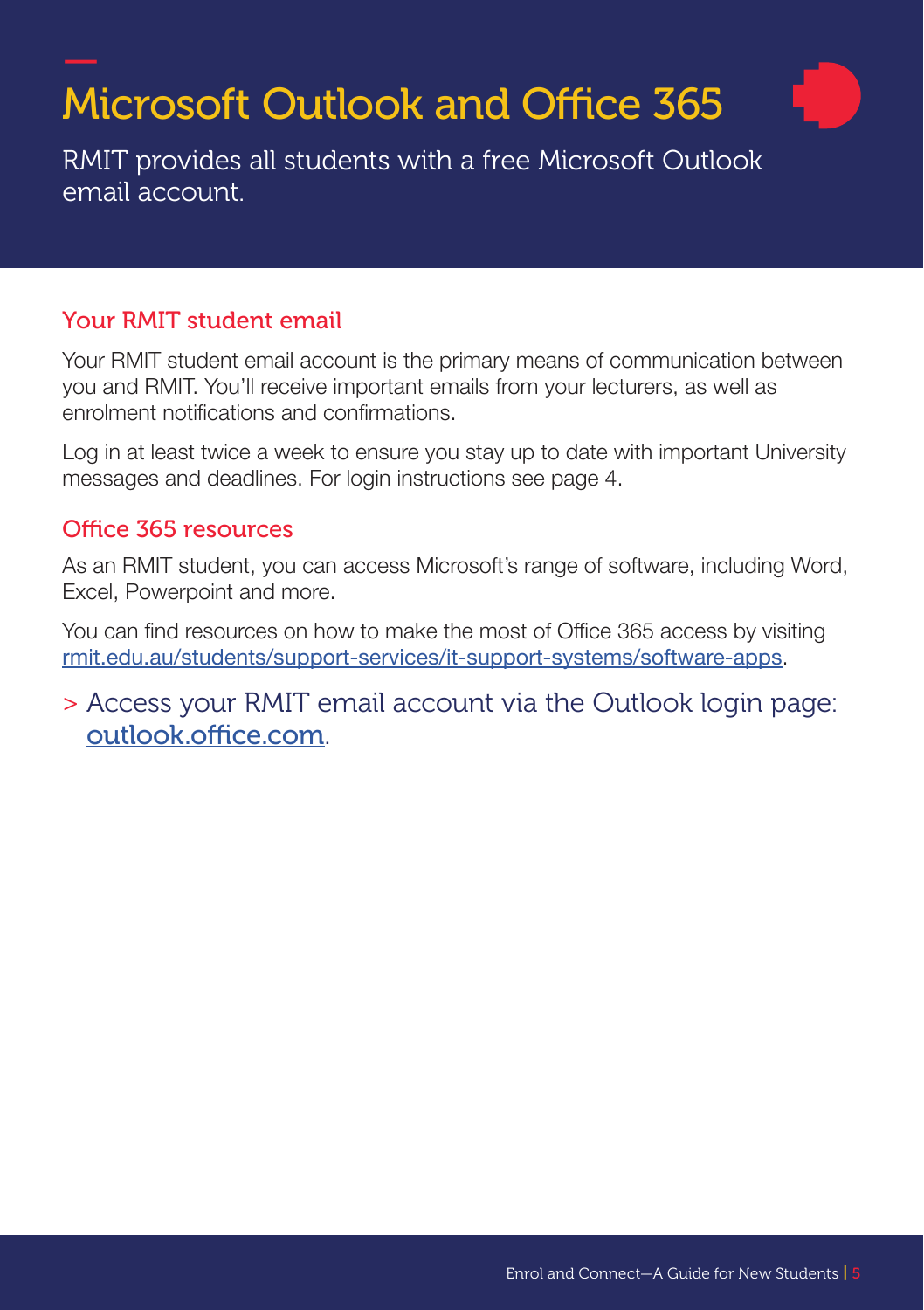## Enrolment Online

Manage your enrolment and student record using RMIT's Enrolment Online system.

## Enrol (add drop or change classes)

This is how you'll enrol for each year of your program.

RMIT and your partner institution will always provide instructions on how to complete your enrolment for each year of your program.

## View academic history/results

Find your entire enrolment history, results and grade point average (GPA) via your Academic History document.

## View Statement of Enrolment (SoE)

This is your official statement which confirms your program and course enrolments in a term.

## View my calendar

View your important dates, including the dates your classes start and end, your results release date, and your census date.

Your census date is the deadline by which you need to take actions such as drop a course or cancel your enrolment without a withdrawn grade. Check your census date using the View my calendar link, or at [rmit.edu.au/students/my-course/](http://www.rmit.edu.au/students/my-course/important-dates/2022) [important-dates/2022](http://www.rmit.edu.au/students/my-course/important-dates/2022).

## Personal details

Here you can update your personal details (e.g. email, home address, contact number etc) as well as view your Statement of Student Responsibilities.

## > Access Enrolment Online via [sams.rmit.edu.au](https://sams.rmit.edu.au).

My student record  $\vee$  Enrolment details Enrol (add, drop or change classes) View academic history / results View Statement of Enrolment (SoE) Cancel program View my calendar

Welcome to Enrolment Online

Personal details

View name and demographic data Update emergency contact **Undate HE statistics** View student declaration

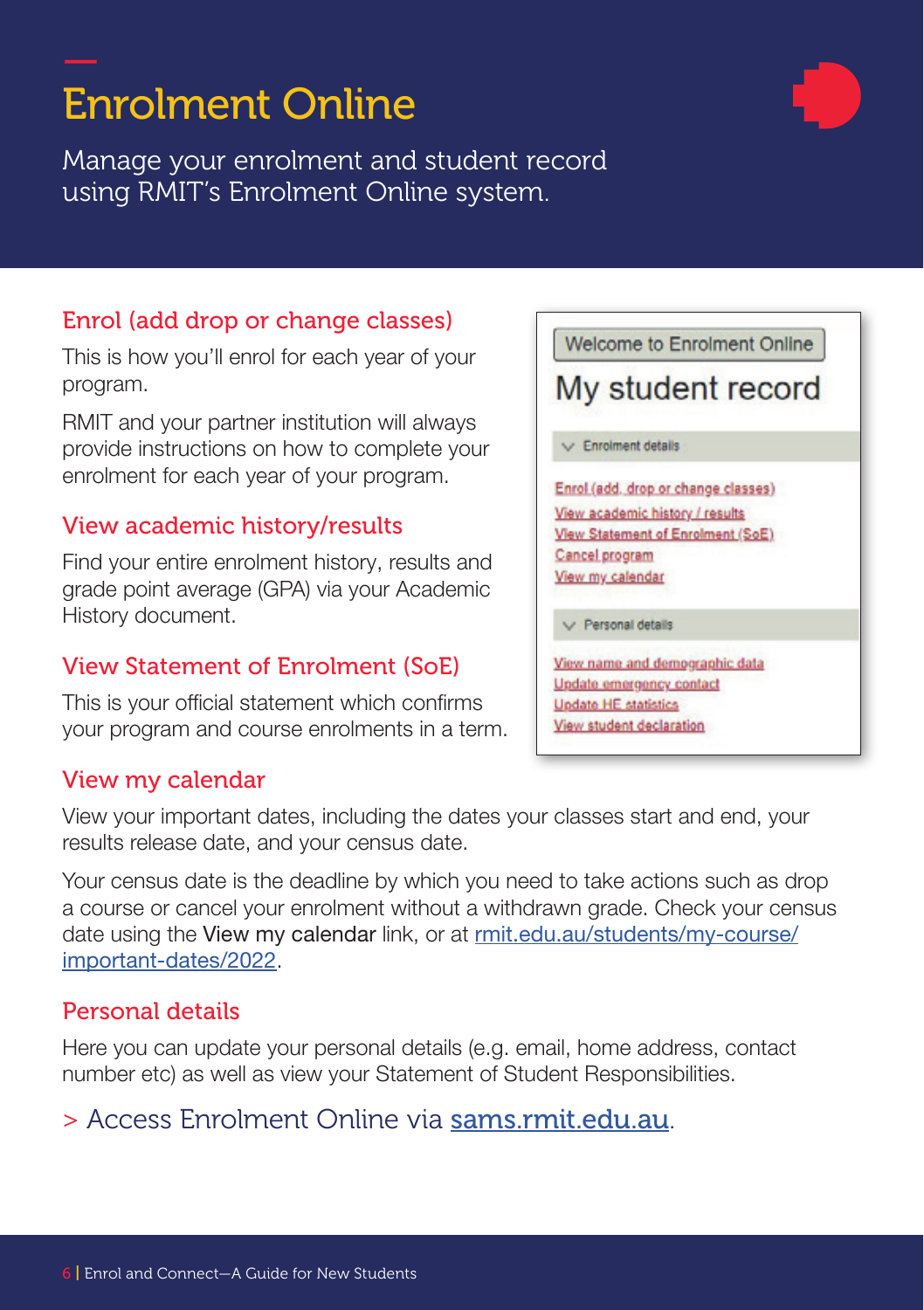# Canvas

Canvas is RMIT's learning management system.

You'll use Canvas regularly to access:

- 
- vour assessment tasks **discussion boards**
- virtual classrooms.

## Canvas dashboard

- **COURSE ACTIVITIES AND CONTENT COURSE COURSE AND COURSE AND COURSE AND COURSE AND COURSE AND** 
	-

The Canvas dashboard is your home page and allows you to easily see what's happening across all your courses. The navigation panel is on the left side of the page and provides you with access to frequently used Canvas features.



Account: Here you can update your profile picture, adjust settings and turn on your notifications. Make sure you review your notifications to ensure you're set up to receive important course announcements and updates.



Courses: Here's where you'll find your course content. Each course has its own home page from where you can access course announcements, syllabus, assignments and grades for completed assessments.



Calendar: The Calendar is a great way to view everything you have to complete for your courses in one place. You can view calendar events by day, week, month or agenda list.



Inbox: You can use the inbox to send and receive emails from your lecturers and fellow classmates.

## Canvas for mobile

The Canvas Student app is available for iOS and Android mobile devices. Simply search 'Canvas Student' in your app store and download the app.

## More information

You'll be using Canvas throughout your program, so make sure you familiarise yourself. You can find more information about setting up Canvas at [rmit.edu.au/](http://www.rmit.edu.au/students/my-course/canvas) [students/my-course/canvas](http://www.rmit.edu.au/students/my-course/canvas).

## > Access Canvas via [rmit.instructure.com](https://rmit.instructure.com).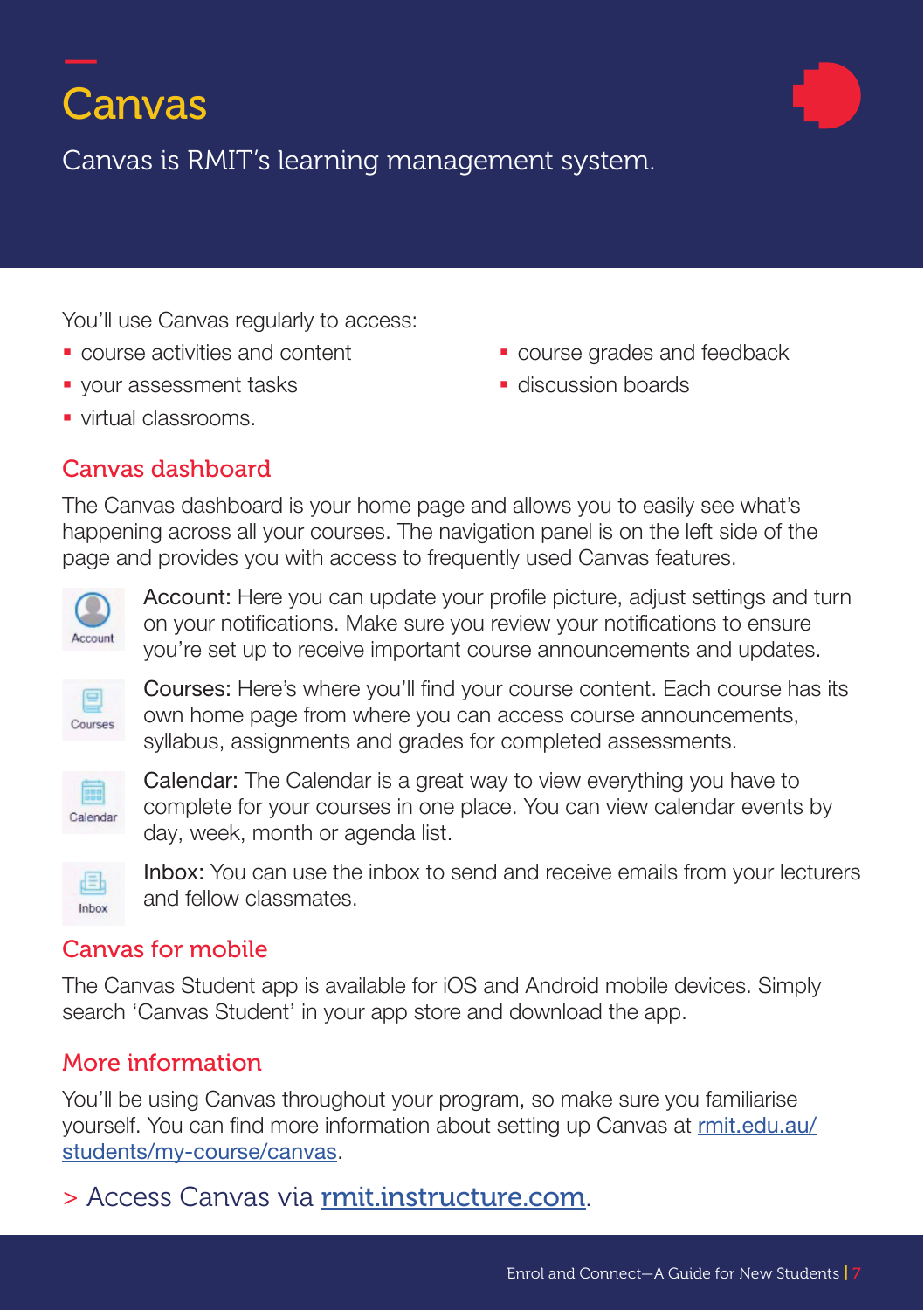# RMIT University Library

Find the study support and e-resources you need to unlock your academic potential.

You can access a vast collection of e-books and journals, and get study support at [rmit.edu.au/library](https://www.rmit.edu.au/library).



## Ask the Library

Receive personalised help to find information or improve your study skills. Academic skills advisors and librarians will help you with researching your topic, finding information, improving your academic writing skills, academic integrity, effective learning strategies, maths, physics, statistics and more.

All available via live chat and email at [rmit.edu.au/library/help/ask-the-library](https://www.rmit.edu.au/library/help/ask-the-library).

## Online study resources

The Learning Lab is an online resource designed to help you with assignments, writing, research skills and more. You can access the Learning Lab by visiting [emedia.rmit.edu.au/learninglab](https://emedia.rmit.edu.au/learninglab/).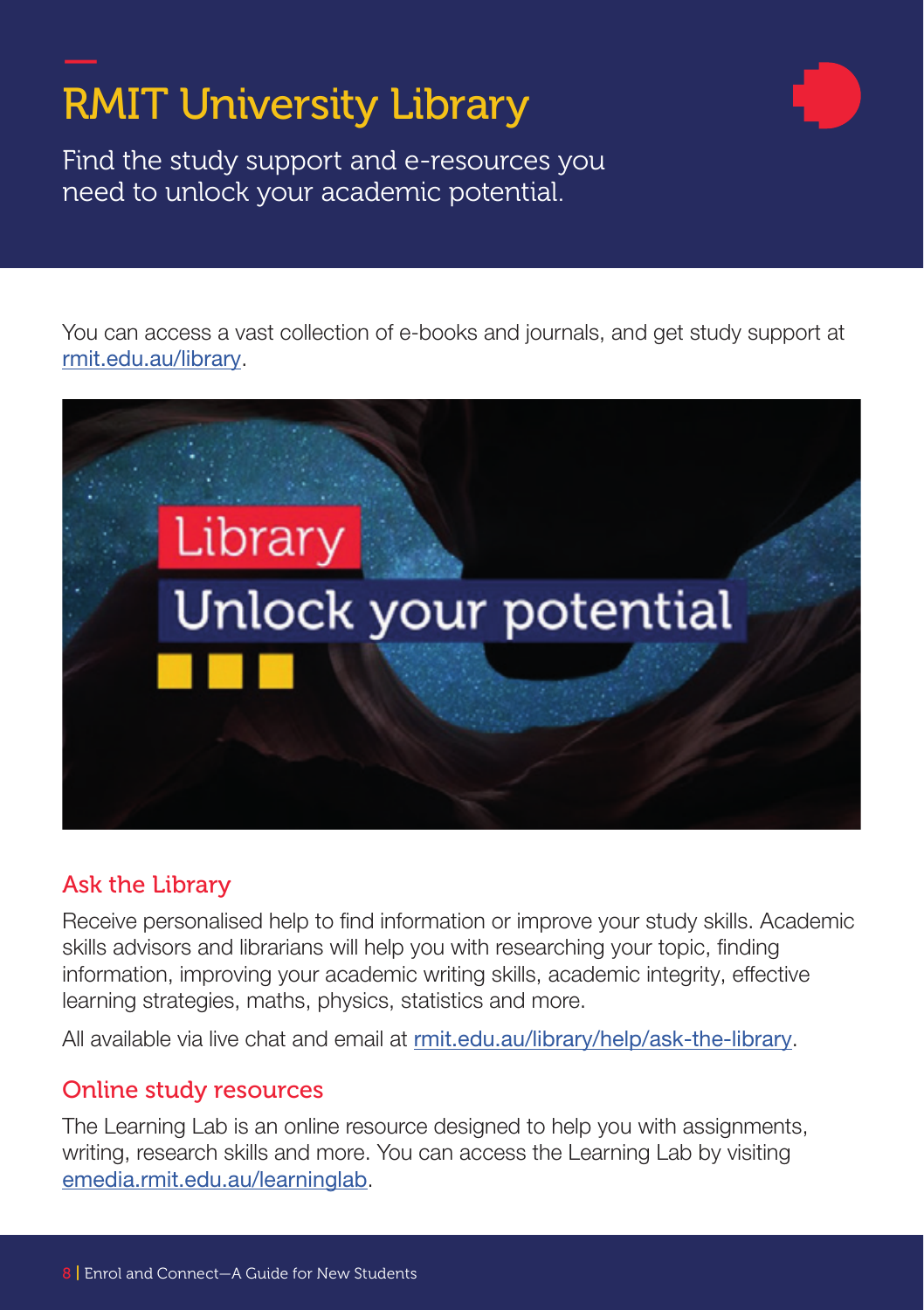# Rights and responsibilities



Understand your rights and responsibilities as an RMIT student.

## Appeals

As an RMIT student you are entitled to seek a review or appeal decisions that impact on your studies.

Make sure you follow the correct process for lodging an appeal by visiting [rmit.edu.au/students/support-services/feedback-complaints-appeals/appeals](http://www.rmit.edu.au/students/support-services/feedback-complaints-appeals/appeals).

## **Complaints**

RMIT takes student complaints seriously and has strong processes in place to ensure your complaint is resolved quickly and fairly.

You can find more information about the student complaints process and read our Student and Student-Related Complaints Policy at [rmit.edu.au/students/support](http://www.rmit.edu.au/students/support-services/feedback-complaints-appeals/complaints)[services/feedback-complaints-appeals/complaints](http://www.rmit.edu.au/students/support-services/feedback-complaints-appeals/complaints).

## Statement of Student Responsibilities

When you enrol as a student at RMIT, you assume responsibility for choices you make in relation to your program.

You'll read and agree to these responsibilities when you enrol for each academic year of your program.

To read or review the responsibilities, log in to Enrolment Online and go to My student record > Personal details > View student declaration.

## **Conduct**

All students are expected to observe the values of RMIT. Formal actions can be taken when students behave in a manner that is considered inappropriate.

Visit [rmit.edu.au/students/student-life/rights-responsibilities](http://www.rmit.edu.au/students/student-life/rights-responsibilities) for more information about student conduct.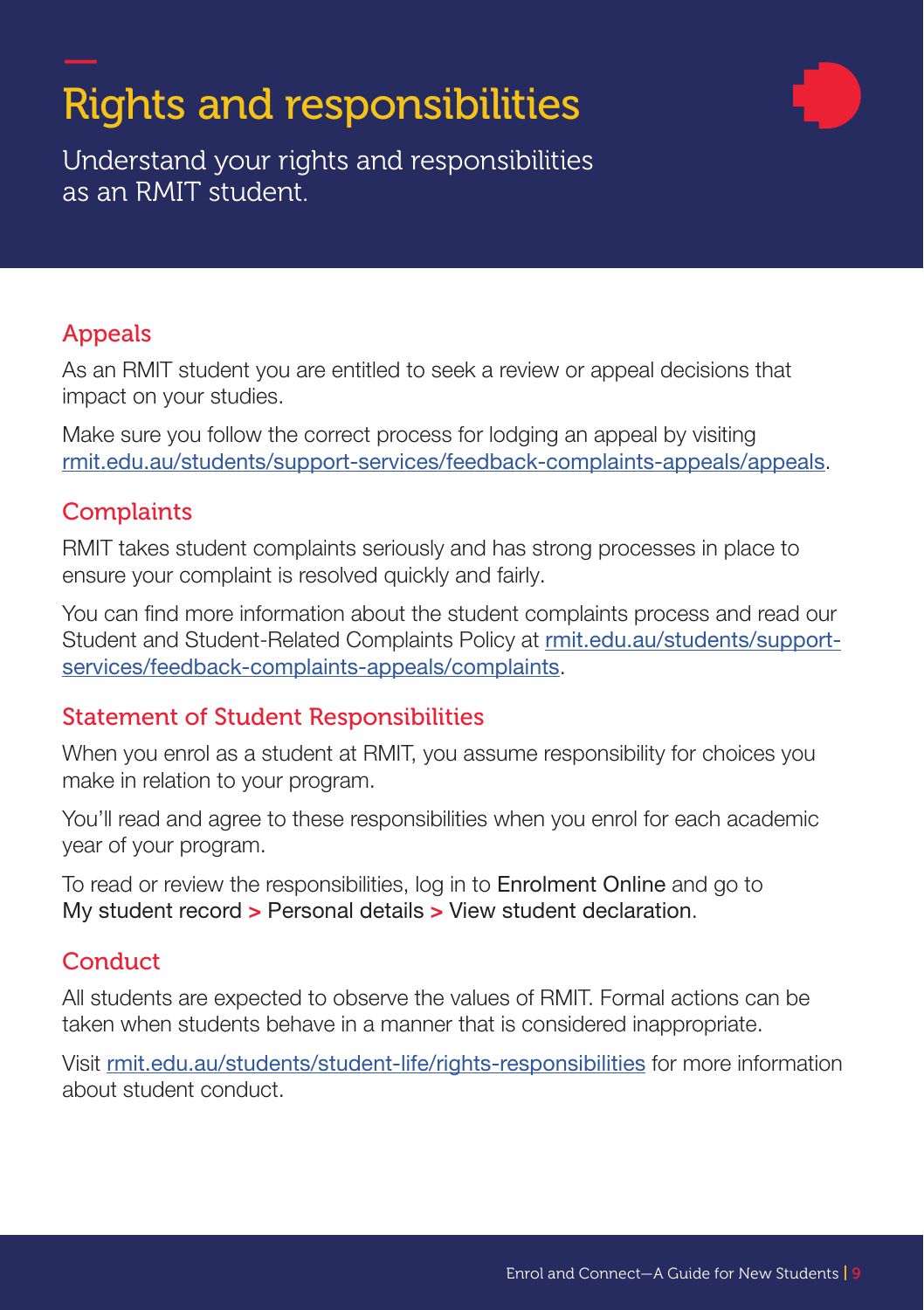# Integrity and Assessment Support

Learn how assessments work, how to get your results and find the resources you need to succeed.

For each of your courses, you'll need to complete a number of assessment tasks to demonstrate your knowledge of the course content.

RMIT provides information to students about assessment and results via [rmit.edu.au/students/my-course/assessment-results](http://www.rmit.edu.au/students/my-course/assessment-results).

## Academic integrity

Academic integrity is about honest presentation of your academic work. RMIT has a range of online materials and resources designed to help you understand academic integrity.

Visit [rmit.edu.au/students/my-course/assessment-results/academic-integrity](http://www.rmit.edu.au/students/my-course/assessment-results/academic-integrity) to find more information about academic integrity.

## Special consideration

If unexpected circumstances outside your control affect your ability to complete an assessment, you can apply for special consideration. If approved, you may be granted an assessment adjustment.

You can find out more about special consideration, including the link to apply and guidance on appropriate supporting documentation, by visiting [rmit.edu.au/](http://www.rmit.edu.au/students/my-course/assessment-results/special-consideration-extensions) [students/my-course/assessment-results/special-consideration-extensions](http://www.rmit.edu.au/students/my-course/assessment-results/special-consideration-extensions).

## Academic progress

Academic progress is the way the University supports students who are not making satisfactory progress towards completing their program.

We know there are many reasons why it can be difficult to keep up with your studies. It's important to remember that, throughout this process, there are many support services available to get you back on track, and people who can help you succeed.

For more information, please go to [rmit.edu.au/students/my-course/assessment](http://www.rmit.edu.au/students/my-course/assessment-results/academic-progress)[results/academic-progress](http://www.rmit.edu.au/students/my-course/assessment-results/academic-progress).